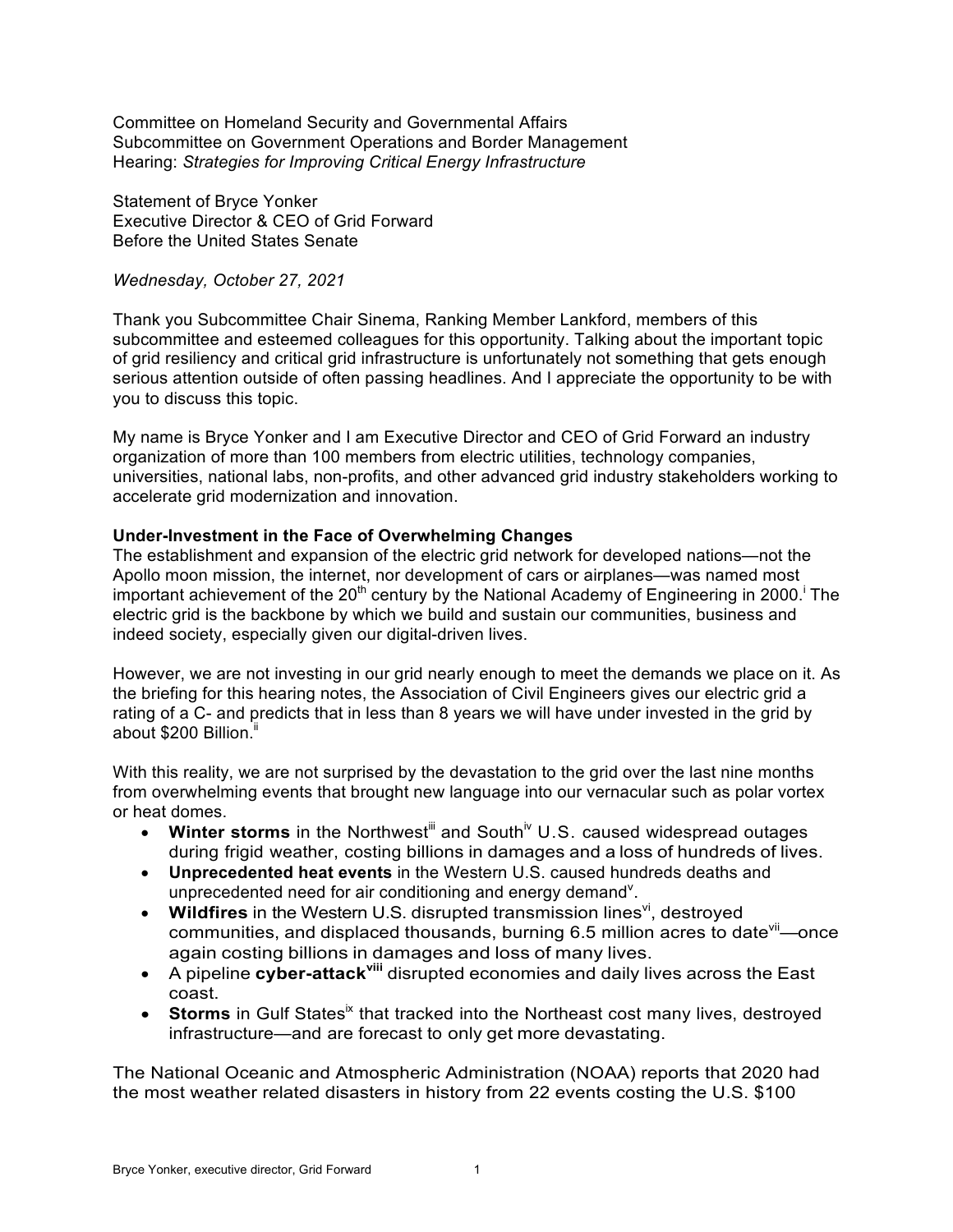billion and that the U.S. has had 18 climate and weather disasters so far in 2021 that each cost the U.S. communities more than \$1 billion in damages.<sup>x</sup> A detailed Washington Post article earlier this week outlined how states are struggling to keep up with grid resiliency investments, citing among other areas that the average American household is out of power 8 hours each year more than double the level only five years ago.<sup>xi</sup>

The price tag of climate impacts is enormous, and going up. The recent International Climate Change Partnership (ICCP) report did not mince words in the threats and impacts that lay ahead in the coming years.<sup>xii</sup> The cost of inaction will pay compound interest in the years to come.

Added to the climate pressures on our electric grid, market dynamics are changing faster than ever before  $\frac{1}{2}$ . Customers are buying into energy options<sup>xiv</sup> ranging from controlling their energy use with smart thermostats to getting new grid-connected electric vehicles<sup> $x$ </sup> and appliances such as heat pumps<sup> $x$ vi</sup>. Economics and policy drivers are accelerating the energy transition faster than many would have imagined (though not fast as some are still calling for) which is accelerating the use of grid resources like wind, solar<sup>xvii</sup>, batteries and others rapidly. In the middle of all this change, operators are trying to keep pace with  $20<sup>th</sup>$  century assets that in many instances are well past their useful lives.

### **Answers to the Electric Grid Crisis**

What can we do to increase the capabilities of our grid in the face of such challenging conditions? A great deal, actually. For the last decade, we have helped to promote and accelerate a toolbox of advanced grid applications that are ready to be implemented. We just need to pull out the tools and start using them more widely. I will summarize my remarks in four classes of capabilities: **forecasting, monitoring, planning and deployment**.

### **1. Advanced Forecasting**

Simulation, advanced algorithms, supercomputers, and other technologies are helping us forecast near-future events depending on a variety of factors. For the electric grid, the industry is getting better at forecasting customer demand for electricity — be it an hour, a day, or a week ahead. We are also becoming better at forecasting the electricity *supply* that will be available, based on what impact weather and other factors will have on wind, solar<sup>xviii</sup> and other generation resources. *Keeping customer demand and electricity supply dynamically in balance is the basic equation for reliable power.*

However 'outliner' events that have been considered statistically improbable are becoming more frequent. For example, the heat dome I experienced in Oregon this summer with temperatures in the 115 degree range beat our previous high temperature by eight degrees! With these high impact events increasing in frequency from once in 50 or 100 years to a once in two to five years, we need more sophisticated, higher resolution forecasting to keep the grid in balance.

### *Examples:*

• Pacific Northwest National Laboratory (PNNL) and national lab partners have created GridLAB-D™ which is a new power distribution system simulation and analysis tool that provides valuable information to users who design and operate distribution systems, and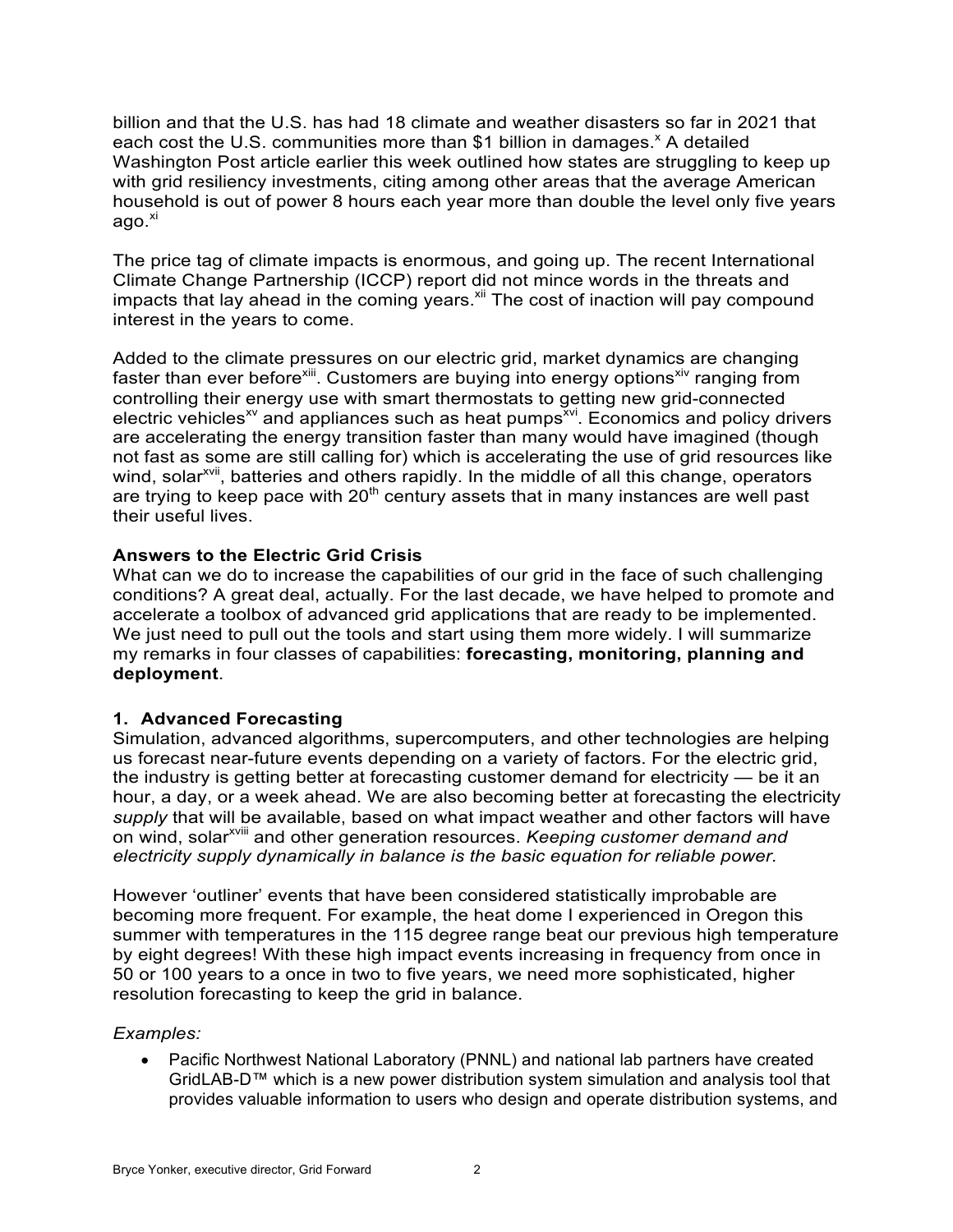to utilities that wish to take advantage of the latest energy technologies. It incorporates the most advanced modeling techniques, with high-performance algorithms to deliver the best in end-use modeling.xix

• General Electric (GE) has released grid analytics that combine artificial intelligence (AI) and machine learning (ML) to tackle pressing challenges in electric grid operations. The solutions help transmission and distribution networks maximize operational efficiency with storm readiness, network connectivity and effective inertia.<sup>xx</sup>

## 2. **Real-Time Monitoring and Automation**

Advanced sensing capabilities allow grid operators to see in near-real-time conditions of the grid that could previously only be determined through costly manual, in-person inspection. Operators can now know the health of assets of the grid including: rotting or damaged poles, abnormal electric currents, trees in contact with or too close to lines, and so on. These solutions include wireless low-cost sensors, geospatial mapping, advanced satellite, thermal and other imagining, drones for seeing hard-to-reach areas, and many other capabilities.

Yet having higher resolution data and acting on it are two very different things. We must move into advanced and automated controls of our electric grid systems so that real-time awareness leads to fast action for enhanced grid reliability.

#### *Examples:*

- New York Power Authority (NYPA) built a digital twin of its operations in New York. This model of transmission and generation assets feeds into asset performance management systems to optimize performance of the grid to assess constraints and grid expectations.<sup>xxi</sup>
- Hawaiian Electric has standardized interconnection processes for its customers and provides maps that show the locational value of distributed resources by circuits attached to their system.<sup>xxii</sup>
- GridWare is start-up company that installs wireless low cost sensors and uses situational awareness to decrease the threat of grid failures that can contribute to wildfire threats.<sup>xxiii</sup>
- The national labs and a California utility are testing a concept that detects falling lines and de-energizes those lines prior to ground contact, acting in just over one second to protect people, property, and forests. The approach relies on real time monitoring equipment that has been at the core of Federal demonstrations.<sup>xxiv</sup>

### 3. **Strategic Planning**

Detailed engineering plans have guided the evolution of the electric grid since its inception. As a result, the level of service our grid operators provide to communities across the country never ceases to amaze me, given the variables they encounter and the basic physics of electricity.

Today's planning frontier needs to consider such a large number of factors that it must to be approached as a living set of contingencies and adaptive strategies. Unfortunately, many if not most communities, do not have comprehensive resiliency action plans, let alone installed grid flexibility solutions to adapt to circumstances they are already facing. *Grid operators and communities need support to develop broader strategic plans with actionable roadmaps to meet tomorrow's challenges.*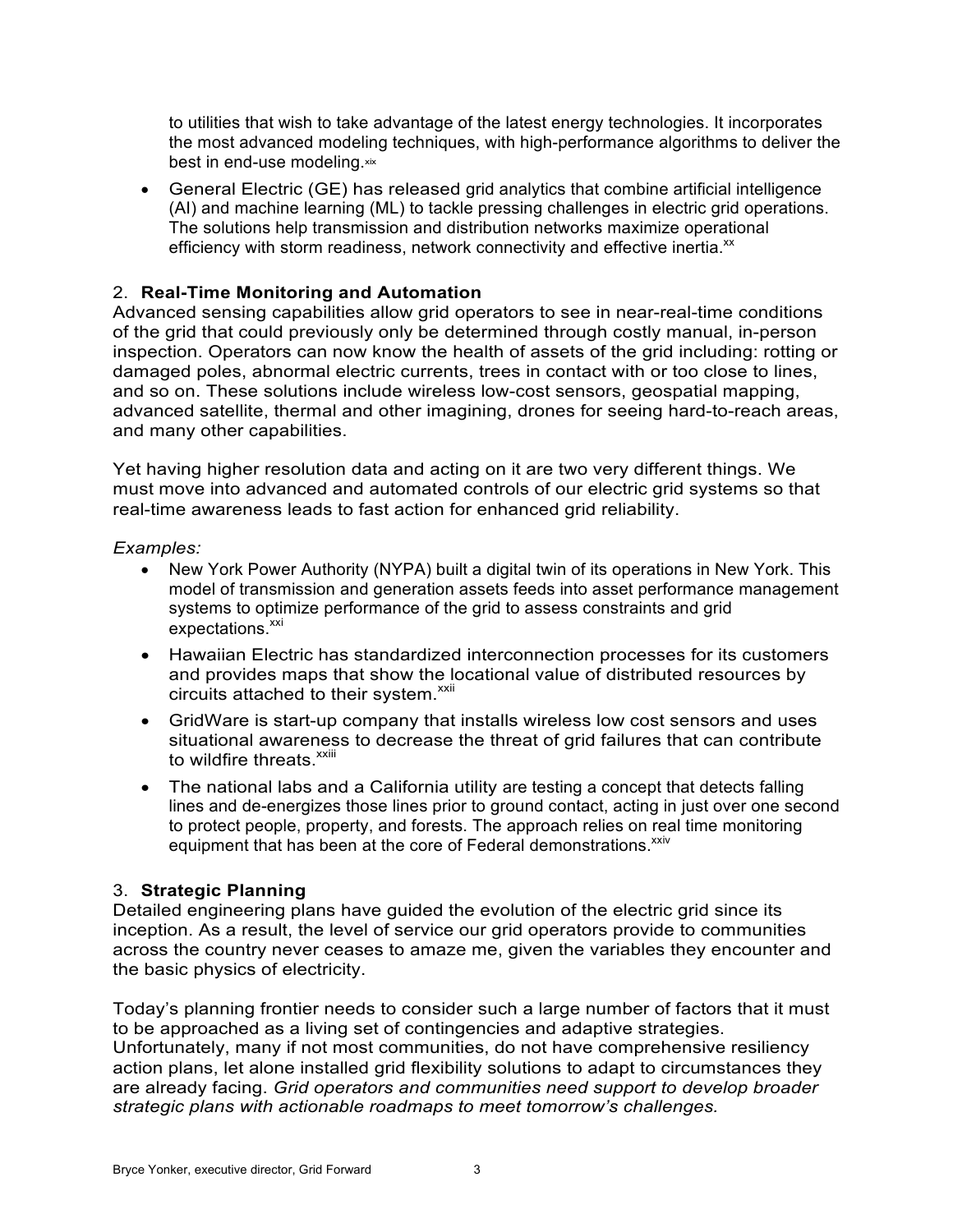## *Examples:*

- Bonneville Power Administration (BPA) has developed and annually updates a wildfire mitigation plan. They had to put it into action this year when fires in Southern Oregon and Northern California took out transmission capacity and this plan helped mitigate the impact of this very disruptive event. $x_{xx}$
- Central Lincoln PUD sits on the Oregon Coast and has created an earthquake and tsunami plan which lays out strategies to prioritize critical investments in the event this catastrophic event occurs.<sup>xxvi</sup>
- Salt River Project (SRP) in Arizona has completed the fourth annual update of its distribution enablement roadmap and is embarking on a year-long process to develop an integrated system plan. This holistic thinking will allow them to integrate gigawatts (GW) of new renewable generation, 100s of megawatts (MW) of distributed resources, and face the many changes they anticipate on their grid from the acceleration of electric vehicles to continued load growth.
- Dozens of manufacturers from Ford to Proterra are introducing vehicles that will allow customers to electrify transportation. Utilities, states, and other stakeholders are beginning to plan for this rapidly nearing transition.<sup>xxvii</sup>
- The North American Energy Resilience Model (NAERM) is a DOE initiative to develop a comprehensive resilience modeling system for North American energy infrastructure, which includes the electric, natural gas, and communications sectors. This model will provide real-time situational awareness and analysis capabilities for emergency events and make it possible to get ahead of emergencies before they happen. xxviii

# **4. Grid-Enhancing Deployment**

Why aren't there more deployments of grid hardening solutions to help us alleviate the impacts of events we are increasingly seeing? From a technical standpoint, the answer is insufficient activity in the three categories above that lay the foundation. *These areas allow for the better optimization of historic and current data to project conditions in the future.* 

But in reality, the much more complex answer includes regulatory and policy pressures. The payback of resiliency investments is often hard to quantify<sup> $xxix$ </sup> and the benefits and impacts fall in realms outside those of agencies with direct responsibly.

The answer also includes other dimensions around the grid itself: changing cultural norms at large organizations; the lagging pipeline of talent in the industry; misaligned incentive structures for desired grid outcomes; complex approval and procurement processes and other factors.

It also includes how these energy assets interact in the market. Many grid resources run on systems that are not at high utilization factors, are in constrained corridors with difficult and expensive build times, or on assets that are nearing or even past their useful lives. Having sufficient access to the transmission system and using that efficiently plays a key role. In the west there are active considerations of the evolution of organized markets. Most entitles have joined or an in the process of joining the Western EIM<sup>xxx</sup> and considerations are in place for steps beyond that. Market access played an important role in the polar vortex disaster in ERCOT as well<sup>xxxi</sup>. Markets additionally are complicated -- the Western Interconnection for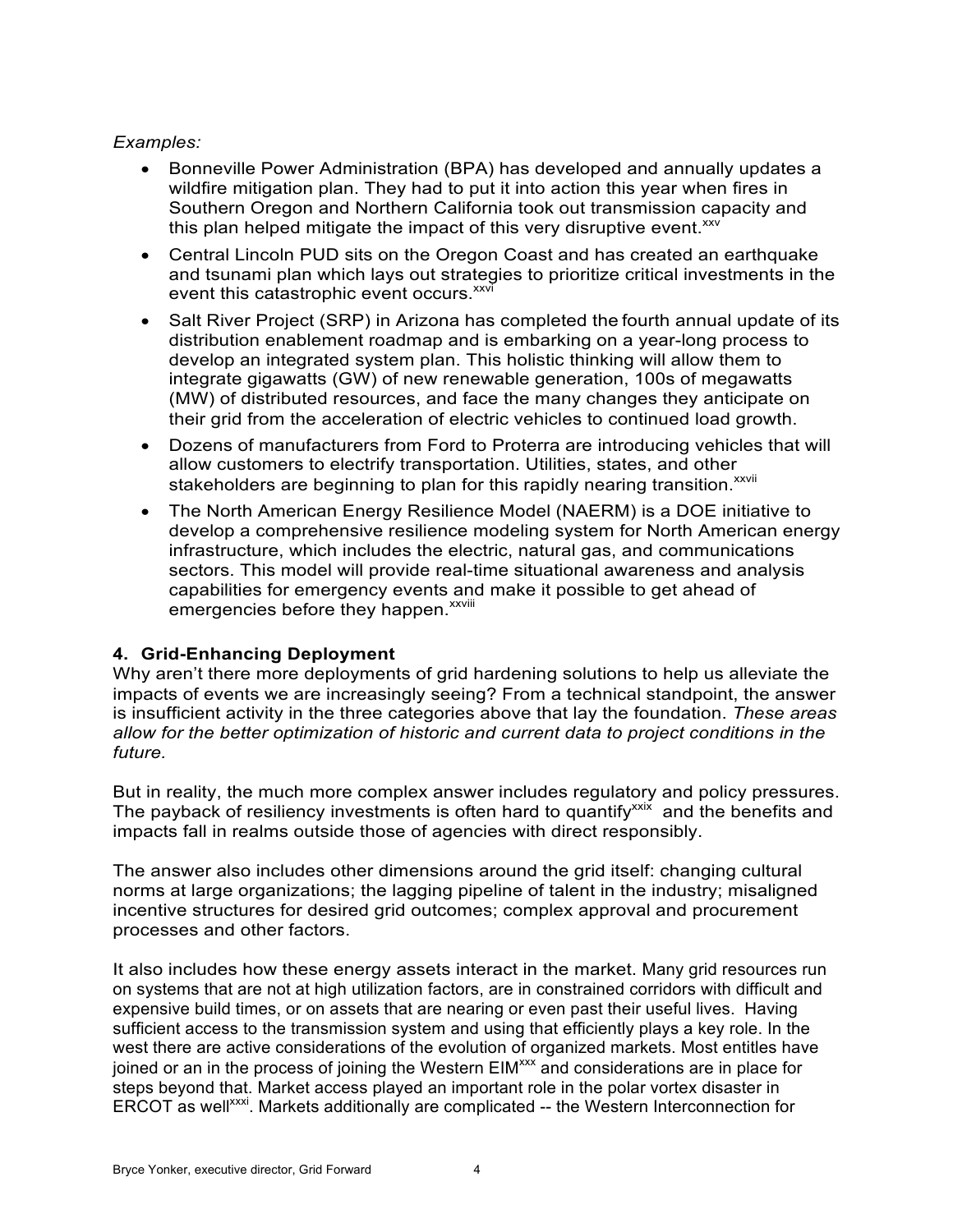example has 38 different balancing authorities.<sup>xxxii</sup> When it comes to resource adequacy many stakeholders across a wide array of geographies hold varying preferences and perspectives. The wider the coordination the stronger the benefits, something the Western Resource Adequacy Program (WRAP) is trying to achieve.<sup>xxxiii</sup>

Even so, *investing in advanced grid deployments is the foundation for making progress for resiliency and working out the broader challenges.* 

We have prepared a recent briefing document that illustrates the benefits and impacts from advanced grid deployments ranging from smart grid investments that have brought over \$2 billion of added impacts in one community to single grid hardening projects that have decreased outages by 10% or more.<sup>xxxiv</sup>

It is not easy to articulate the variety of advanced deployment capabilities that help directly address grid resiliency, but a number of them include:

- Advanced controls (fault location, isolation and service restoration (FLISR), integrated core operating systems like outage management systems (OMS) with advanced distribution management systems (ADMS), distributed energy resource management systems (DERMS), expanded supervisory control and data acquisition (SCADA)
- Hardened infrastructure (redundant/looped lines, underground wires, upgraded substations and transformers, higher capacity lines, coatings)
- Modern hardware (smart fuses, faster switches, reclosers, smart inverters)
- Advanced software and grid analytics (including predictive maintenance, machine learning and artificial intelligence)
- **Microgrids**
- Advanced cyber security capabilities
- Next gen communications networks (including open protocols and interoperability standards)
- Modernized basic maintenance (vegetation management, routine inspections, scheduled upgrades, workflow tracking)

#### Additional Examples:

- In an LA Times interview last week the CEO of Pacific Gas and Electric Company (PG&E) in California said: "We've also developed a sophisticated algorithm that helps us pinpoint high-risk areas. If we'd had it in place in previous years, we would have prevented 96% of the structures that were damaged or lost due to utilitycaused wildfires." The article mentioned the 10,000 miles of transmission and distribution lines the company is planning to place underground over the coming vears.<sup>xxxv</sup>
- The National Renewable Energy Laboratory (NREL), in partnership with DOE EERE, has developed a globally unique Advanced Research on Integrated Energy Systems (ARIES) research platform. ARIES is designed to mirror the complexity and scale of real energy systems. Rather than evaluating new clean energy and energy efficiency technologies in silos, ARIES expands the research view to take in the full picture—from consumers to industry to utilities.<sup>xxxvi</sup>
- Our advisor, Steve Parker of EnergySec, shared, "By their nature, the advanced grid functions we seek to deploy present new risks, such as cybersecurity. Just as we would not accept new technology that was unsafe, or that failed frequently and unpredictably, we must not deploy solutions that cannot be operated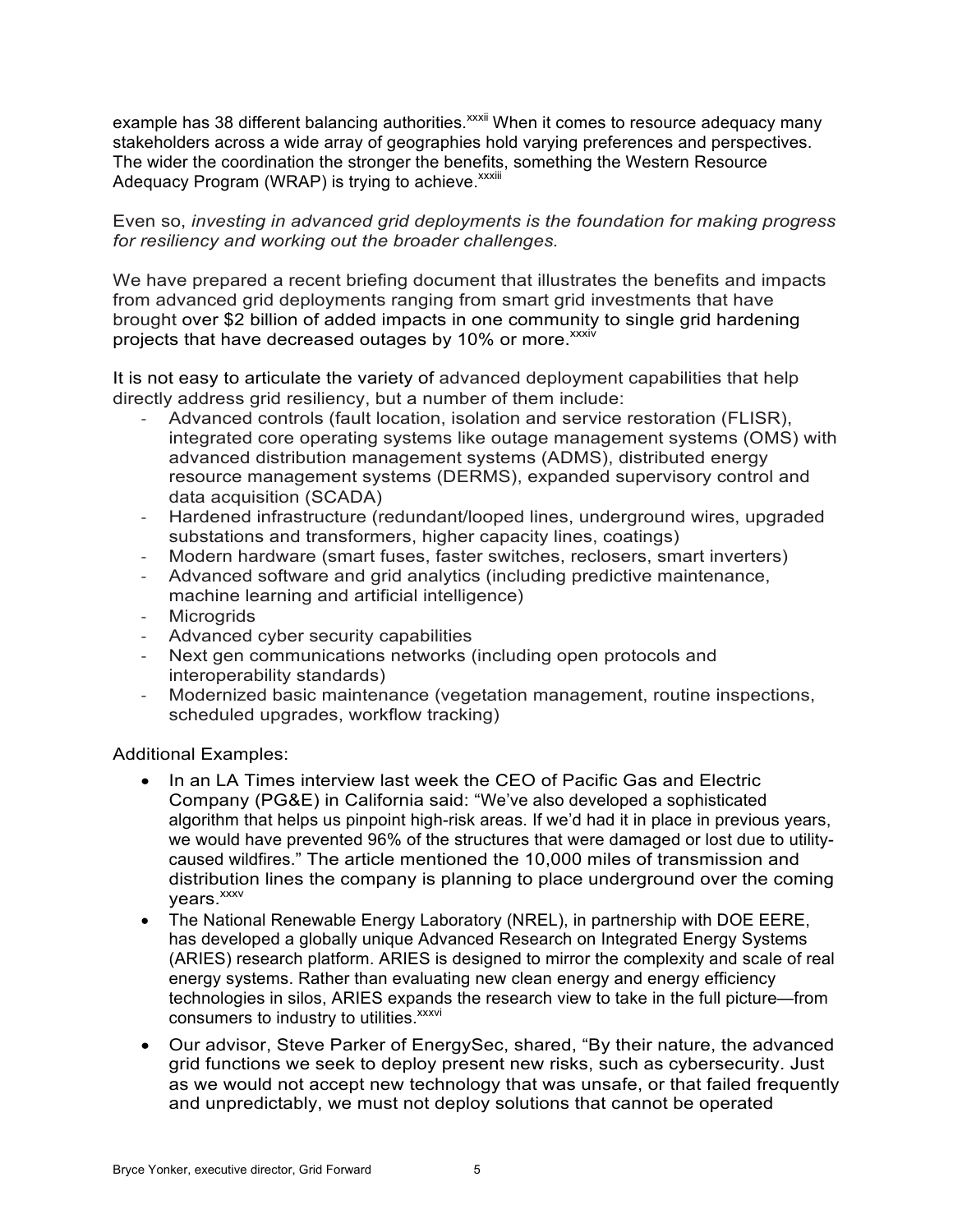securely. Cybersecurity must be seen as an intentional, required design attribute that enables advanced capabilities to be deployed without threatening the reliability and resiliency we seek to enhance."

- The nearly 100 projects of the Grid Modernization Lab Consortium have demonstrated the vital capabilities that advanced grid solutions in partnership with industry play for the future of our energy systems<sup>xxxvii</sup>
- The Smart Grid Investment Grants from 2009-2013 provided \$3.4 billion in projects that directly brought \$7.9 billion of resources to advanced grid capabilities. Many utilities accelerated their grid modernization plans by as many as 10 years, and other advanced capabilities were accelerated about 5 years in the market place<sup>xxxviii</sup>

### **The role of the federal government in accelerating advanced grid capabilities is a critical one.**

- **Leadership:** The national labs play a central role in conducting foundational research and demonstrating early capability of breakthrough solutions as well as partnership with industry in research efforts that bring together various parties with advanced solutions as they scale up
- **Standards**: Coordinated support for standards, permitting, and codes ensures that energy resources meet criteria required for the system and ultimately the strongest benefits for energy customers
- **Coordination**: Programs and projects of federal agencies bring together numerous stakeholders for open discussion and shared efforts to solve complex issues
- **Appropriation**: The Energy Act of 2020 was an excellent piece of legislation to accelerate R&D on many aspects of energy innovation and grid modernization. However nearly all of the authorized aspects of that work (including the entirety of title VIII on Grid modernization) have not been appropriated so they are not doing the industry transformative and accelerating purposes they intend
- **Infrastructure**: The Bipartisan infrastructure act that this wider body passed earlier this year provides nearly \$100 billion in energy and grid related support to further much needed capabilities of the system. Notably the energy title starts off with multiple sections that provide resources to states, utilities and other sector stakeholders for grid resiliency projects and programs. Those \$11 billion in resources are at the top of the list of why we support this package and feel it needs to move as soon as possible. However, the true need for hardening the grid is far more than even what is included in that package. Oregon Senator Wyden has outlined the Disaster Safe Power Grid Act<sup>xxxix</sup> that calls for \$50 billion in grid investments to address wildfire threats alone.
- **Distribution**: I will not get into details of the reconciliation spending package being considered now beyond saying that critical investment in the advanced capabilities of our distribution system is absolutely necessary to accommodate the energy transition already in motion, let alone that may be accelerated by Federal policy actions.

# **Summary: Make Resiliency the Hallmark of the 21st Century Grid**

Our electric grid is becoming more complex and so are its challenges. With a diverse set of integrated grid assets, flexibility and adaptability of both supply and demand resources become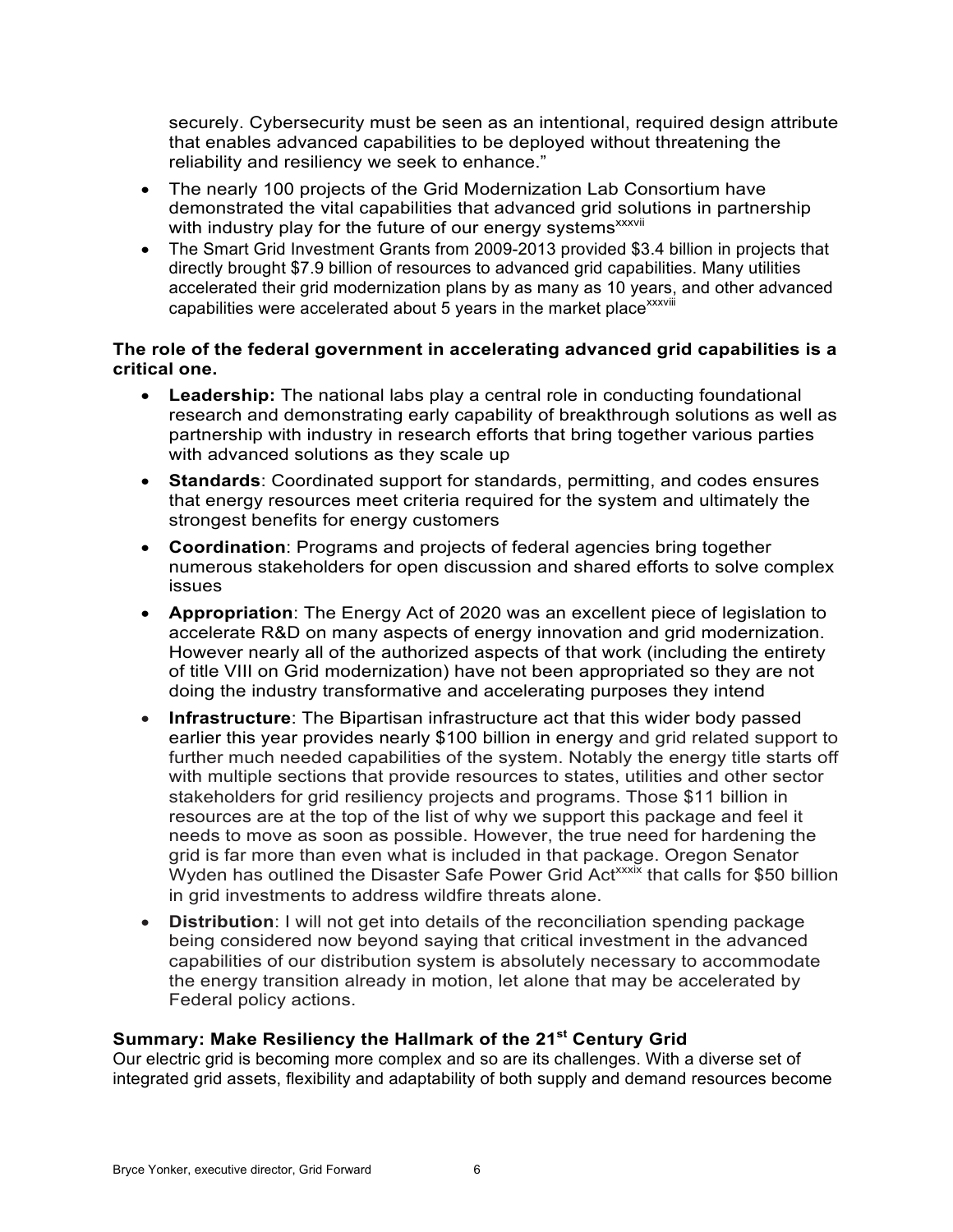especially high priorities. This is now increasingly possible because of the capabilities we have walked through in this briefing.

Resilience is no longer a matter simply of energy supply. Instead, we must consider the capabilities of all grid-connected resources, and look beyond simple physical capacity. Central to harnessing these interconnected resources for resilience (and other grid benefits) is access to and participation in wide markets that enable coordination and maximize value. However, technology, markets, policy, or any factors alone will not solve the issue. It will take dedicated coordination at many levels and jurisdictions rowing in the same direction to get the outcomes we really need.

Technology providers, utilities, national labs, and many other stakeholders of the electric grid community have significantly advanced the frontier of capabilities on our grid. We must accelerate the work to get these solutions in widespread use. They include established solutions in commercial adoption such as distribution automation, advanced meters, demand side management, grid storage, and distributed resource optimization. They also include cuttingedge solutions just coming out of labs and into early commercial testing, such as real-time system controls, transactive energy platforms, electric vehicle to grid optimization, and real time monitoring.

We believe the bipartisan infrastructure package passed earlier this year through the Senate and the Energy Act of 2020 together provide an urgently needed down payment to accelerate critical grid infrastructure support and advance much needed resiliency capabilities.

Furthermore, it is critical that Federal resources align with local realities to ensure that our electric grid can remain safe, reliable, and affordable. Looking ahead, we must also prioritize and ensure that our grid is increasingly flexible, efficient, clean, equitable, secure and, as we are talking about today, resilient. If we do, it may be among the greatest achievements of the 21st century following in the footsteps of what the 20th century grid helped us achieve.

Thank you for the time to share these remarks. I am happy to field questions and look forward to the discussion.

#### Sources

i  $\overline{1}$ 

https://www.nae.edu/7461/GreatAchievementsandGrandChallenges<br>https://infrastructurereportcard.org/wp-content/uploads/2020/12/National IRC 2021-report.pdf

illum https://www.opb.org/article/2021/02/14/northwest-storm-leaves-hundreds-of-thousands-without-power/<br>iv https://www.reuters.com/article/us-usa-weather-texas-power-insight/why-a-predictable-cold-snap-

crippled-the-texas-power-grid-idUSKBN2AL00N<br>v https://www.eia.gov/todayinenergy/detail.php?id=48796

vinthermation of https://www.opb.org/article/2021/07/11/southern-oregon-bootleg-fire-continues-to-grow/<br>vii https://www.nifc.gov/fire-information/n<u>fn</u>

viii https://www.bloomberg.com/news/articles/2021-06-04/hackers-breached-colonial-pipeline-usingcompromised-password<br>ix https://www.reuters.com/business/environment/why-hurricane-ida-crippled-new-orleans-power-grid-

<sup>2021-09-04/&</sup>lt;br><sup>x</sup> https://www.ncdc.noaa.gov/billions/

xi https://www.washingtonpost.com/business/2021/10/24/climate-change-power-outages/<br>xii https://www.ipcc.ch/report/ar6/wg1/<br>xiii https://www.nationalacademies.org/news/2021/02/electric-grid-of-the-future-should-prioritize-

sustainability-resiliency-equity-reliability-and-security-says-new-report